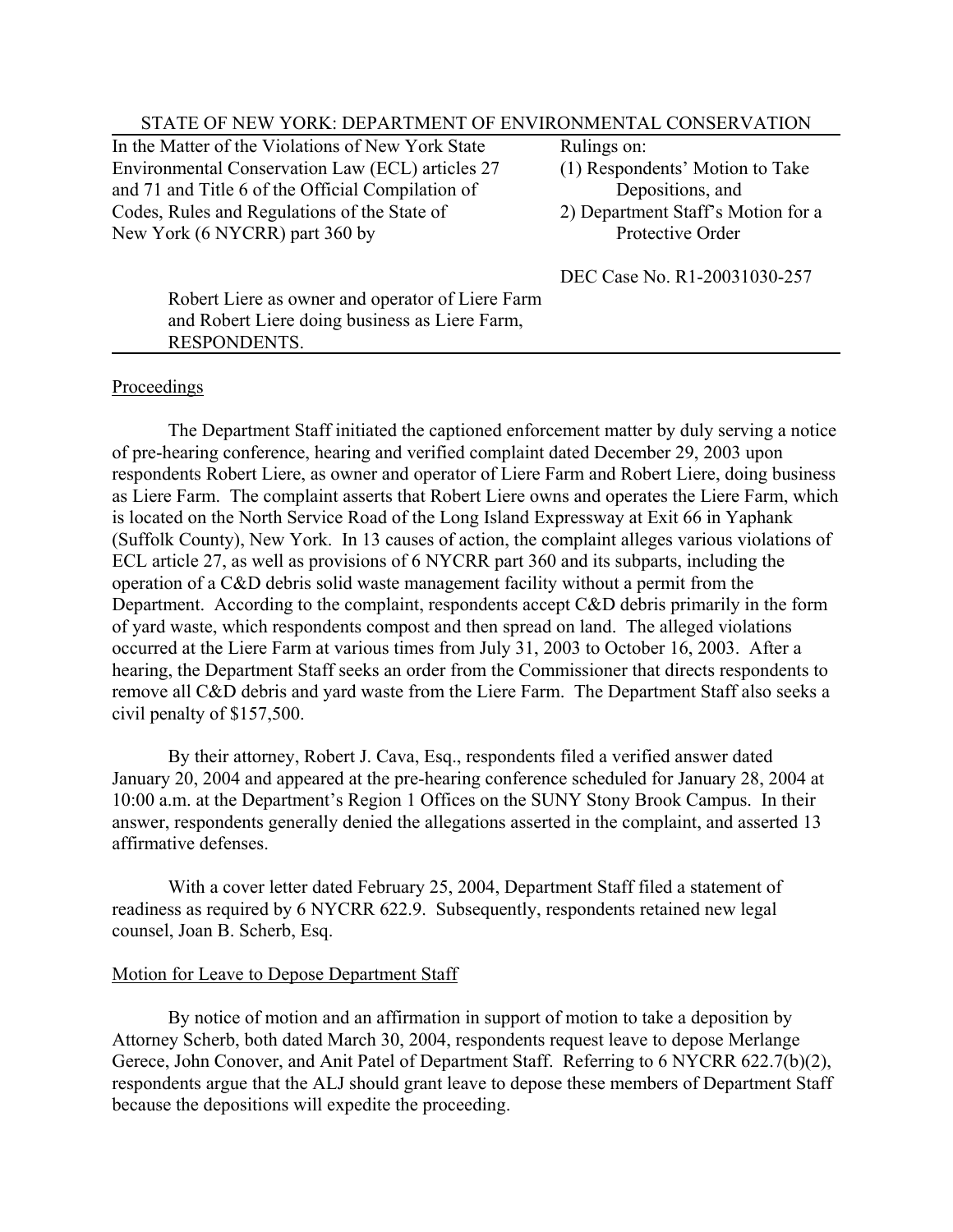Respondents explain that Department Staff sought criminal sanctions against them in Suffolk County District Court (1<sup>st</sup> District) in an action begun in 1999. The Honorable Sandra L. Sgroi issued a memorandum decision on December 19, 2000 and dismissed the criminal charges alleged against respondents (*see* Exhibit A to Attorney Scherb's Affirmation). According to respondents, the criminal charges considered by Judge Sgroi are similar to those alleged in the December 29, 2003 complaint. Respondents contend that Judge Sgroi's decision is the law of this case.

Respondents argue that Department Staff must show there is a "material difference" between the charges considered in the criminal matter and those alleged in the complaint (Attorney Scherb's Affirmation, Paragraph 7). Otherwise, Department Staff is inappropriately attempting to retry the allegations previously dismissed in the criminal proceeding, according to respondents. Respondents contend that depositions would show whether there is a material difference between the criminal charges and those alleged in the December 29, 2003 complaint.

Respondents anticipate that the deposition will show there is no material difference between the previously decided criminal matter and the charges alleged in the December 29, 2003 complaint. If there is no difference between the two sets of charges, then respondents state they will move to dismiss the charges alleged in the December 29, 2003 complaint.

#### Motion for Protective Order

With a cover letter dated April 5, 2004, Department Staff replied with a notice of motion for protective order, and an affirmation by Vernon Rail, Esq., Assistant Regional Attorney. Department Staff opposes respondents' motion for leave to take depositions. According to Attorney Rail's affirmation, Department Staff produced documents in response to a discovery demand made by respondents' prior counsel. During the March 24, 2004 conference call, Attorney Scherb acknowledged receipt of the file from respondents' prior counsel, Attorney Cava. Department Staff contends that respondents' motion should explain what additional information would be obtained from depositions that was not already provided to respondents in the form of documentary information.

Department Staff disagrees with respondents' assertion that Judge Sgroi's December 1999 memorandum decision is the law of the case. According to Department Staff, the court's December 1999 memorandum decision is irrelevant. Department Staff explains that the captioned enforcement matter relates to violations that allegedly occurred on respondents' property in October 2003. In order to inspect Respondent's property in October 2003, Department Staff notes that Staff obtained an administrative search warrant. Department Staff argues that respondents failed to show how depositions would expedite the proceeding.

### Discussion and Ruling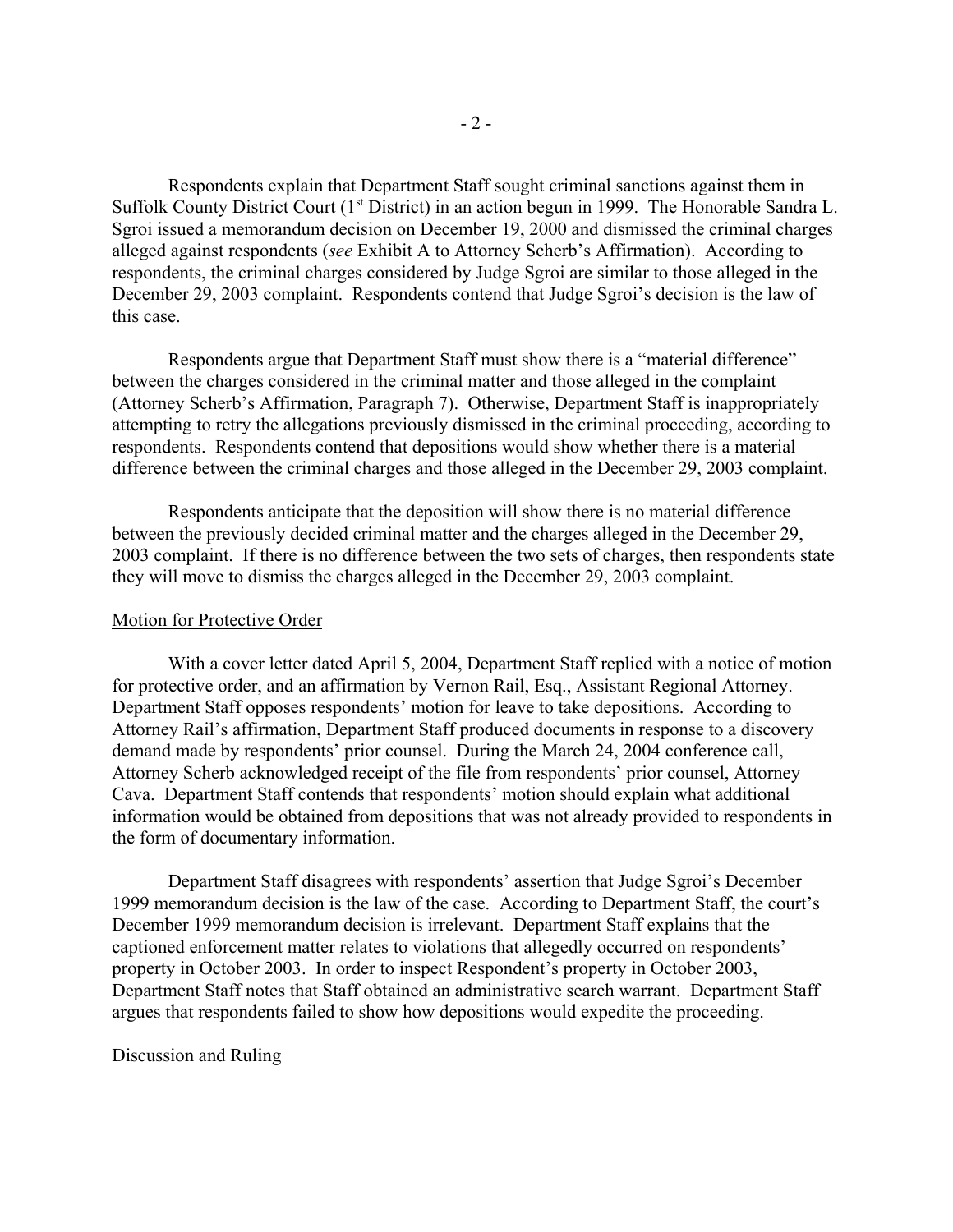Depositions will be allowed with permission of the ALJ upon a finding that they are likely to expedite the proceeding (*see* 6 NYCRR 622.7[b][2]). Respondents request the depositions to determine whether the charges considered in the criminal proceeding are materially different from the charges alleged in the December 29, 2003 complaint.

The criminal charges are identified in the first sentence of the first paragraph of Judge Sgroi's December 19, 2000 decision. Based on Attorney Scherb's affirmation, the criminal proceeding was brought before the court in 1999. At that time, the defendant, Robert Liere, was charged with violating ECL 71-0907(7), and 6 NYCRR 360-1.4(a)(1)(iv); 360-1.7(a)(1)(ii); 360- 1.14(i) and 360-16.4(f)(3). As noted above, these criminal charges were dismissed in 2000.

The court's memorandum decision dated December 19, 2000 relates to events that occurred in 1999. However, the December 29, 2003 complaint relates to alleged violations that occurred between July 31, 2003 and October 16, 2003, which is about three years after Judge Sgroi issued her memorandum decision. Accordingly, I disagree with respondents' claim that Judge Sgroi's December 19, 2000 memorandum decision is the law of the case. Rather, the captioned administrative matter is a new case that is different from the previous criminal matter.

Based on these circumstances, respondents failed to explain how depositions are necessary to expedite this proceeding. Accordingly, respondents' request for leave to depose members of Department Staff is denied, and Department Staff's motion for a protective order is granted.

# Department Staff's First Notice to Produce Documents dated February 18, 2004

In the April 5, 2004 cover letter, Department Staff requests that I direct respondents' counsel to review Department Staff's February 18, 2004 discovery demand and confirm whether all applicable documents have been provided to Department Staff. Department Staff explains that Attorney Cava had responded to the discovery demand, but wants respondents' current counsel to confirm there are no remaining documents responsive to the request that have yet to be turned over to Department Staff.

During the March 24, 2004 conference call, Attorney Scherb agreed to review Department Staff's February 18, 2004 discovery demand and the documents provided to Department Staff, and to confirm whether any additional documents exist that are responsive to Department Staff's discovery demand.

Pursuant to 6 NYCRR 622.7(c)(3), the ALJ may preclude material from the hearing that was previously demanded. Accordingly, if respondents' counsel intends to offer information that is responsive to Department Staff's February 18, 2004 discovery demand, and has not yet provided the information to Department Staff, respondents' counsel shall do so immediately.

#### Allegations